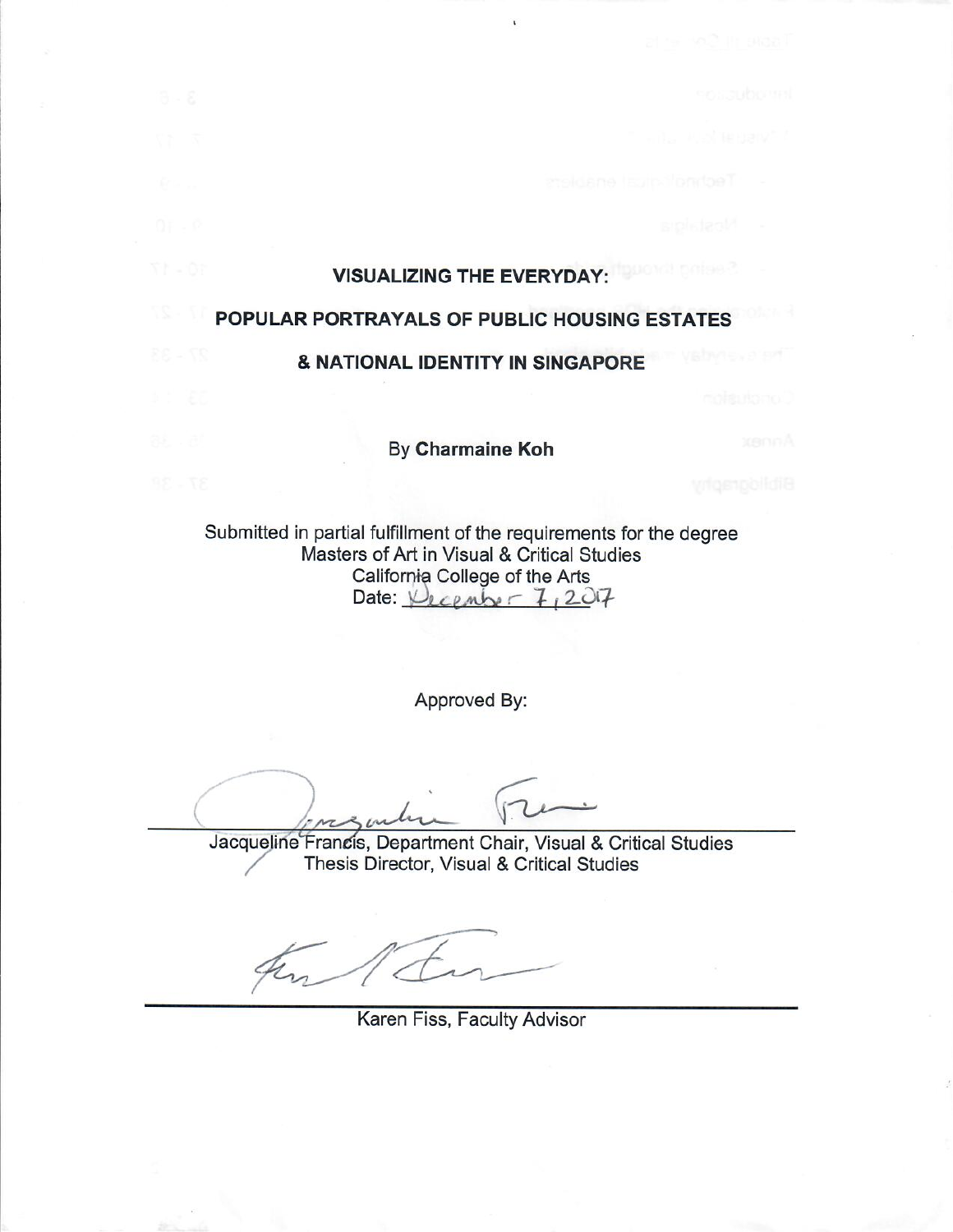#### **Abstract**

Public housing does not typically evoke notions of beauty or character. Images of public housing taken amid the contemporary impulse to document everyday life seem trivial and mundane. Yet, in Singapore, such images fuel a popular romanticization of the country's public housing estates, recasting them as trendy signifiers of Singaporean-ness where they were previously often dismissed as nondescript cultural voids.

I examine a mode of portraying Singapore's public housing estates that has gained especial prominence—one that presents the facades of individual blocks as pleasing patterns and pastoral scenes, and curates select tokens of everyday life. It exemplifies the potential of shared everyday environments to generate collective identity, aided by digital technologies that democratize image production and circulation. However, it also forms a ready vehicle for nostalgia, consumer marketing, and national narratives, which risk producing fixed notions of Singaporean-ness and eliding other realities that do not fit the mold.

#### **Keywords**

Singapore, public housing, national identity, everyday, nostalgia, pastoral, digital media, consumer marketing